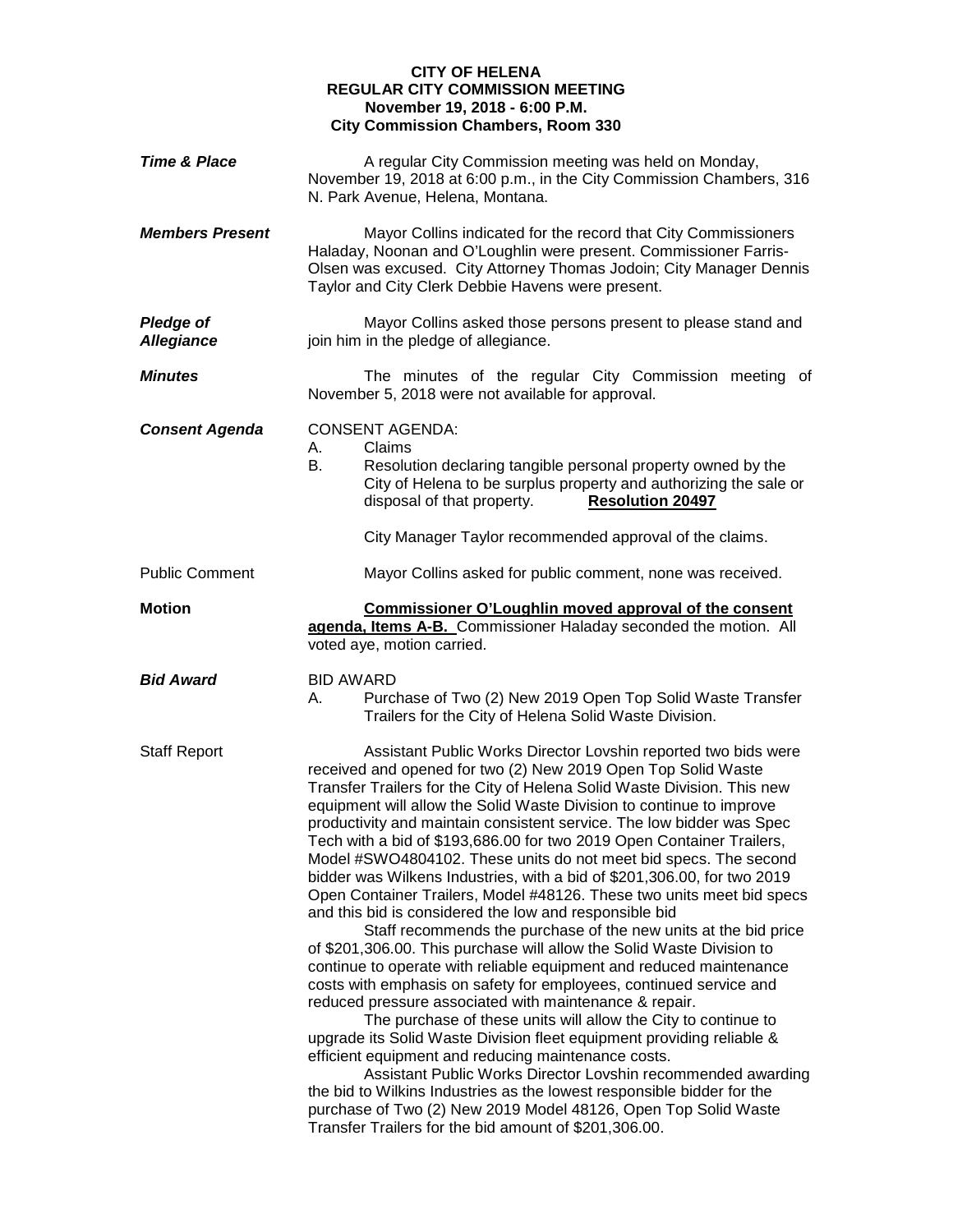| <b>Public Comment</b> | Mayor Collins asked for public comment, none was received.                                                                                                                                                                                                                                                                                                                                                                                                                                                                                                                                                                                                                                                                                                                                                                                                                                                                                                                                                                                                                                                                                                                                                                                                                                                                                                                                                                                                                                                                                                                                                                                                                                                                                                                                                                                                                                                                                                                                                                                               |
|-----------------------|----------------------------------------------------------------------------------------------------------------------------------------------------------------------------------------------------------------------------------------------------------------------------------------------------------------------------------------------------------------------------------------------------------------------------------------------------------------------------------------------------------------------------------------------------------------------------------------------------------------------------------------------------------------------------------------------------------------------------------------------------------------------------------------------------------------------------------------------------------------------------------------------------------------------------------------------------------------------------------------------------------------------------------------------------------------------------------------------------------------------------------------------------------------------------------------------------------------------------------------------------------------------------------------------------------------------------------------------------------------------------------------------------------------------------------------------------------------------------------------------------------------------------------------------------------------------------------------------------------------------------------------------------------------------------------------------------------------------------------------------------------------------------------------------------------------------------------------------------------------------------------------------------------------------------------------------------------------------------------------------------------------------------------------------------------|
| <b>Motion</b>         | <b>Commissioner Noonan moved to award the bid to Wilkins</b><br>Industries as the lowest responsible bidder for the purchase of two<br>(2) New 2019 Model 48126, Open Top Solid Waste Transfer Trailers<br>for the bid amount of \$201,306.00. Commissioner O'Loughlin<br>seconded the motion. All voted aye, motion carried.                                                                                                                                                                                                                                                                                                                                                                                                                                                                                                                                                                                                                                                                                                                                                                                                                                                                                                                                                                                                                                                                                                                                                                                                                                                                                                                                                                                                                                                                                                                                                                                                                                                                                                                            |
|                       | City-County Building Cooling Project Bid Award<br>В.                                                                                                                                                                                                                                                                                                                                                                                                                                                                                                                                                                                                                                                                                                                                                                                                                                                                                                                                                                                                                                                                                                                                                                                                                                                                                                                                                                                                                                                                                                                                                                                                                                                                                                                                                                                                                                                                                                                                                                                                     |
| <b>Staff Report</b>   | Community Facilities Superintendent Sampson reported on<br>October 17, 2018 one (1) bid was received from Tri-County Mechanical<br>& Electrical of Helena Montana.<br>The bid total for the project came in at \$740,900. We have<br>secured an Intercap Loan through Lewis & Clark County Finance for<br>\$750,000. The project is budgeted in the FY19 Capital Outlay budget at<br>\$750,000.<br>On October 19, 2018, staff recommended to the Building Board<br>that we accept this bid for a total cost of \$740,900. The Building Board<br>approved accepting the bid.<br>Superintendent Sampson commented City Attorney Thomas<br>Jodoin reminded staff that on projects over \$500,000, 10% of the labor<br>hours within each trade must be performed by apprentices of that trade.<br>-Resolution No. 20469<br>Staff spoke with Tri-County Mechanical & Electrical and they<br>stated the following:<br>RE: Helena City County Building CAAB Cooling Phase V<br>Troy,<br>Per your request please use this letter as notice that Tri-County<br>Mechanical & Electrical Inc. has agreements in place with three Montana<br>JATC (Joint Apprenticeship Training Programs) and plans to use<br>apprentices on the project listed above. We anticipate 2-3 Apprentices<br>on the project working with the Plumbing and Sheet metal trades. We will<br>also stress the use of apprentices with our sub-contractors as well. We<br>understand the City of Helena has made a priority in the use of<br>apprentices on their capital projects and we will meet your standards for<br>this project. The City Resolution states that "for all contracts for services<br>estimated to cost \$500,000 or more, ten percent (10%) of the labor hours<br>within each trade must be performed by apprentices of that trade." We<br>have allowed for this in our Proposal.<br>Sincerely,<br>Matt Lane, Owner Tri-County Mechanical and Electrical<br>Superintendent Sampson recommended awarding the bid to Tri-<br>County Mechanical & Electrical for \$740,900. |
| <b>Discussion</b>     | Commissioner O'Loughlin asked how does staff track the energy<br>savings and is there an estimate. Superintendent Sampson noted the<br>new device is a 70 ton cooler and currently there are 110 one-ton<br>window coolers; there will be decrease of 40 tons of coolers.                                                                                                                                                                                                                                                                                                                                                                                                                                                                                                                                                                                                                                                                                                                                                                                                                                                                                                                                                                                                                                                                                                                                                                                                                                                                                                                                                                                                                                                                                                                                                                                                                                                                                                                                                                                |
| <b>Public Comment</b> | Mayor Collins asked for public comment, no one was received.                                                                                                                                                                                                                                                                                                                                                                                                                                                                                                                                                                                                                                                                                                                                                                                                                                                                                                                                                                                                                                                                                                                                                                                                                                                                                                                                                                                                                                                                                                                                                                                                                                                                                                                                                                                                                                                                                                                                                                                             |
| <b>Motion</b>         | <b>Commissioner Haladay moved to award the bid to for the</b><br>City-County Building cooling project to Tri-County Mechanical &<br>Electrical in the amount of \$740,900. Commissioner O'Loughlin<br>seconded the motion.                                                                                                                                                                                                                                                                                                                                                                                                                                                                                                                                                                                                                                                                                                                                                                                                                                                                                                                                                                                                                                                                                                                                                                                                                                                                                                                                                                                                                                                                                                                                                                                                                                                                                                                                                                                                                               |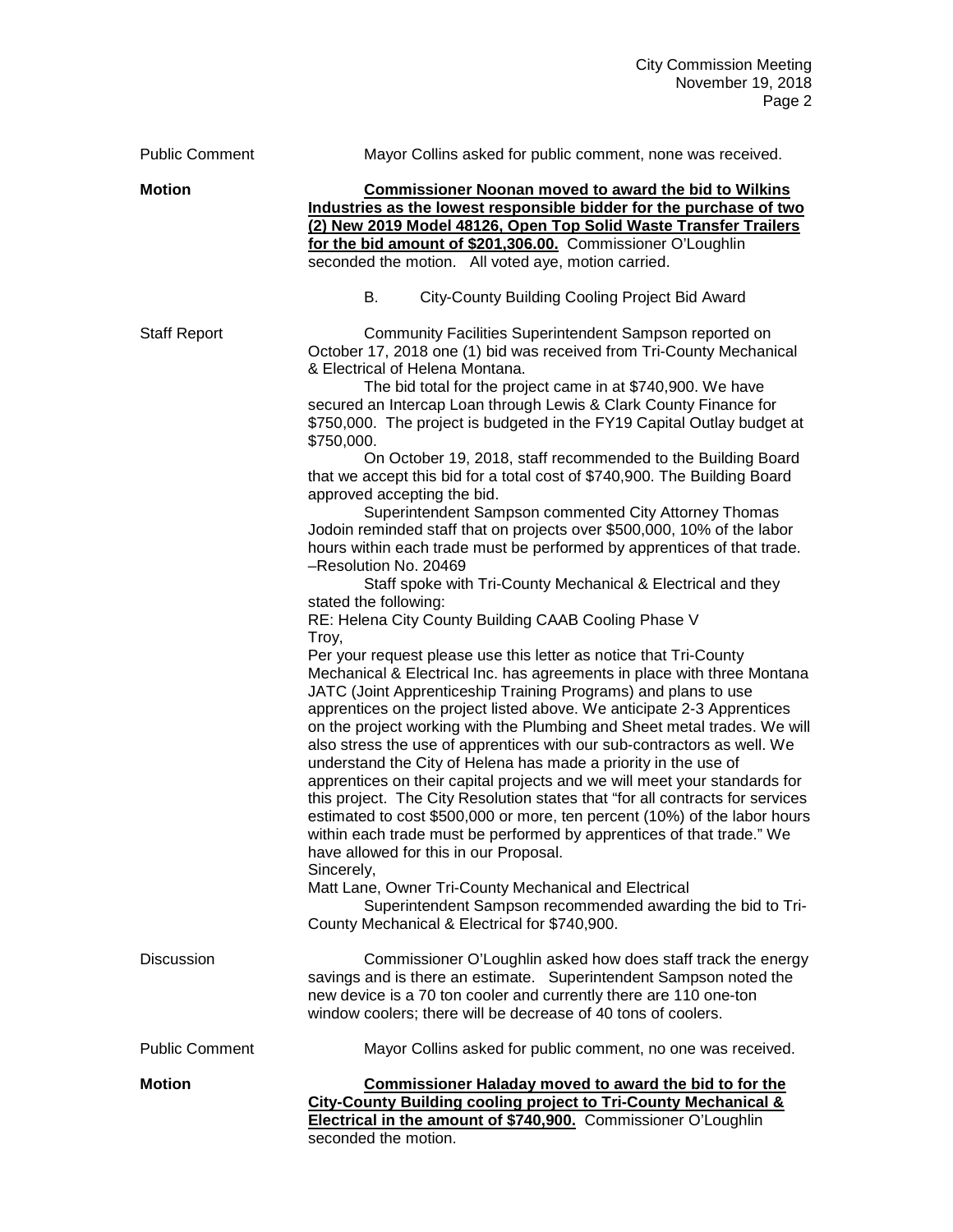|                                                         | Commissioner Haladay stated this is the first project we have<br>used the apprenticeship programs and he is glad we are assisting and<br>promoting the program.                                                                                                                                                                                                                                                                                                                                                                                                                                                                                                                                                                                                                                                                                 |
|---------------------------------------------------------|-------------------------------------------------------------------------------------------------------------------------------------------------------------------------------------------------------------------------------------------------------------------------------------------------------------------------------------------------------------------------------------------------------------------------------------------------------------------------------------------------------------------------------------------------------------------------------------------------------------------------------------------------------------------------------------------------------------------------------------------------------------------------------------------------------------------------------------------------|
| Vote                                                    | All voted aye, motion carried.                                                                                                                                                                                                                                                                                                                                                                                                                                                                                                                                                                                                                                                                                                                                                                                                                  |
| <b>Communications</b><br><b>From City Commissioners</b> | COMMUNICATIONS/PROPOSALS FROM CITY COMMISSIONERS<br>Commissioner Haladay reported the Montana Board of Housing<br>awarded tax credits to the Red Alder project and asked that RMDC<br>representative be invited to an upcoming meeting to give an update. The<br>commission needs to support this project and any financial assistance if<br>possible. He hopes to continue to look at creative ways to offer<br>economic support.                                                                                                                                                                                                                                                                                                                                                                                                              |
| <b>Report of the City</b><br><b>Attorney</b>            | REPORT OF THE CITY ATTORNEY<br>City Attorney Jodoin reported District Judge Menahan found the<br>city of Helena was not "vicariously liable" for the actions of a former<br>police officer. He stated he would not be surprised if the judgement is<br>appealed to the Montana Supreme Court.                                                                                                                                                                                                                                                                                                                                                                                                                                                                                                                                                   |
| <b>Report of the City</b><br><b>Manager</b>             | <b>REPORT OF THE CITY MANAGER</b><br>Manager Taylor reported a contract between Ana Cortez and the<br>city of Helena has been agreed upon between both parties. The contract<br>will be on the December 3, 2018 city commission meeting agenda for<br>approval. Ms. Cortez will begin her employment as City Manager on<br>January 23, 2019.<br>Manager Taylor reported a working group to address the<br>proposed ordinance to implement a 30' distance from a public entrance<br>has met and the consensus of the group was the ordinance as drafted is<br>not workable. The working group has agreed to meet again and discuss<br>other solutions to address public health concerns. He asked the<br>commission to support the working group to continue to work toward a<br>recommendation for the next couple of months.                   |
| <b>Report from the</b><br><b>Helena Citizens</b>        | REPORT FROM THE HELENA CITIZENS COUNCIL<br>HCC Chair Sumner Sharp addressed the commission and<br>presented HCC member Paul Pacini's proposal "A Helena Job". He<br>noted Mr. Pacini gave a presentation at the October HCC meeting.<br>Mr. Sharp gave an overview of the proposal and noted the HCC<br>unanimously recommends the commission consider this type of program.<br>Commissioner Noonan asked how this program funded. Mr.<br>Sharp stated other cities fund similar programs. He stated Mr. Pacini is<br>interested in giving this presentation to other organizations working with<br>homelessness.<br>Commissioner Haladay asked who spearheaded the program<br>within Albuquerque. Mr. Sharpe stated the Mayor of Albuquerque was<br>the head spokesperson and the program was administered through the<br>city administration. |
| <b>Regular Items</b>                                    | CONSIDER A RESOLUTION SUPPORTING AND CALLING<br>А.<br>FOR A UNITED STATES CONSTITUTIONAL AMENDMENT TO<br>EXPLICITLY STATE THAT CONSTITUTIONAL RIGHTS ARE<br>RIGHTS OF NATURAL PERSONS ONLY AND MONEY IS NOT<br>SPEECH.                                                                                                                                                                                                                                                                                                                                                                                                                                                                                                                                                                                                                          |
| <b>Staff Report</b>                                     | Attorney Jodoin reported, Move to Amend, a political<br>organization that seeks to amend the United States Constitution to end                                                                                                                                                                                                                                                                                                                                                                                                                                                                                                                                                                                                                                                                                                                  |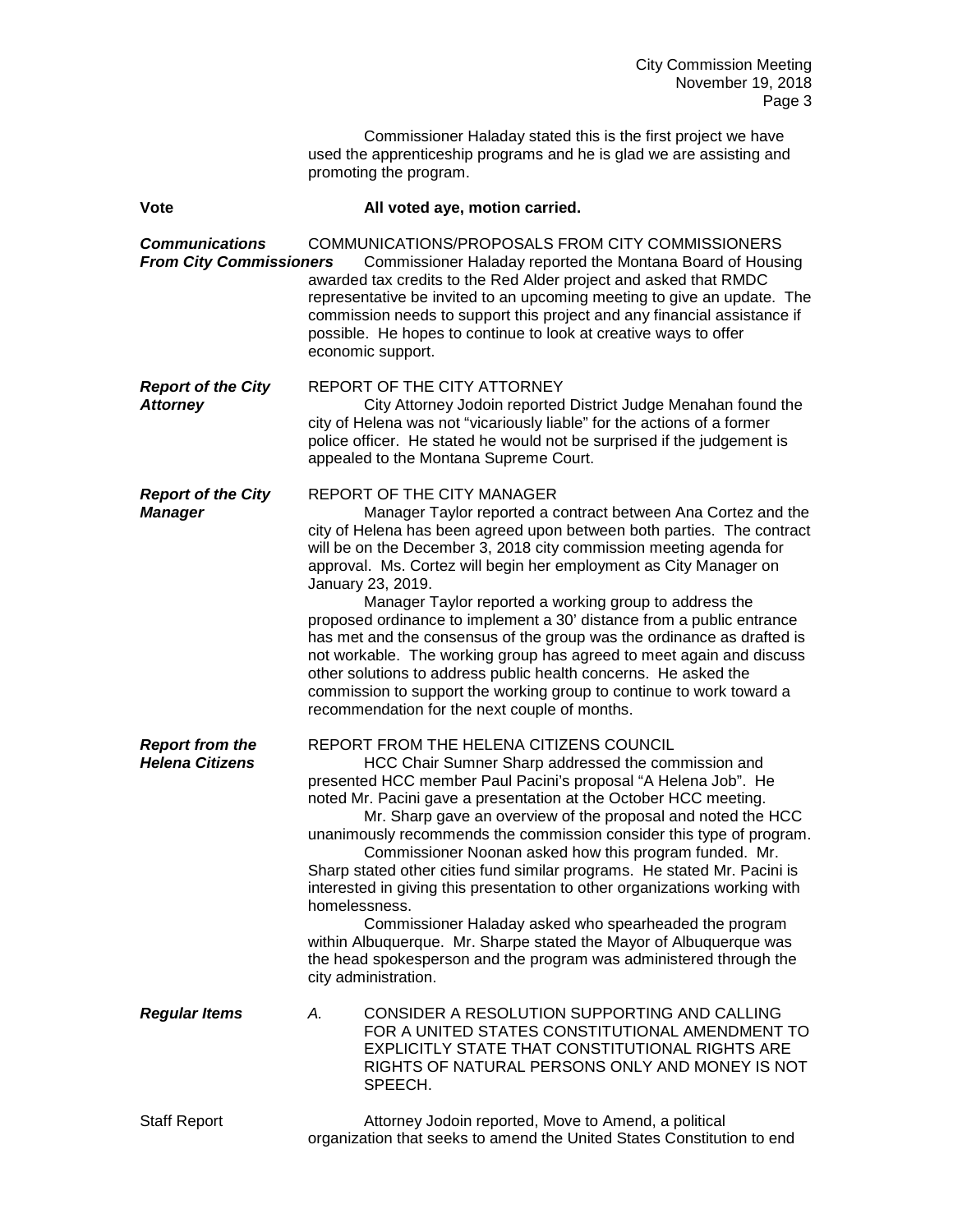|                       | the legal theory of "corporate personhood" and First Amendment free<br>speech rights attendant to such status, has proposed that the city<br>commission adopt a resolution supporting and calling for a United States<br>Constitutional Amendment to explicitly state that constitutional rights are<br>rights of natural personas only and money is not speech.<br>Attorney Jodoin recommended the commission move to<br>approve, table, or deny a resolution supporting and calling for a United<br>States Constitutional Amendment to explicitly state that constitutional<br>rights are rights of natural personas only and money is not speech.                                                                                                                                                                                                                                                                                                                                                                                                                                                                                          |
|-----------------------|-----------------------------------------------------------------------------------------------------------------------------------------------------------------------------------------------------------------------------------------------------------------------------------------------------------------------------------------------------------------------------------------------------------------------------------------------------------------------------------------------------------------------------------------------------------------------------------------------------------------------------------------------------------------------------------------------------------------------------------------------------------------------------------------------------------------------------------------------------------------------------------------------------------------------------------------------------------------------------------------------------------------------------------------------------------------------------------------------------------------------------------------------|
| <b>Public Comment</b> | Mayor Collins called for public comment. The following persons<br>spoke in support of the resolution: Kathryn Qanna Yahu, Lee Bartlett,<br>Mary Ann Dunwell, and Angela Danzie.                                                                                                                                                                                                                                                                                                                                                                                                                                                                                                                                                                                                                                                                                                                                                                                                                                                                                                                                                               |
| <b>Motion</b>         | <b>Commissioner Noonan moved to approve resolution</b><br>supporting and calling for a United States Constitutional<br>Amendment to explicitly state that constitutional rights are rights of<br>natural personas only and money is not speech. Commissioner<br>Haladay seconded the motion.                                                                                                                                                                                                                                                                                                                                                                                                                                                                                                                                                                                                                                                                                                                                                                                                                                                  |
| <b>Discussion</b>     | Commissioner Noonan commented the commission would be<br>ignoring our own history if we choose not to take action. This directly<br>affects the citizens, specifically the amount of money that was recently<br>spent on the Senate race.                                                                                                                                                                                                                                                                                                                                                                                                                                                                                                                                                                                                                                                                                                                                                                                                                                                                                                     |
| <b>Vote</b>           | All voted aye, motion carried. Resolution 20498                                                                                                                                                                                                                                                                                                                                                                                                                                                                                                                                                                                                                                                                                                                                                                                                                                                                                                                                                                                                                                                                                               |
|                       | В.<br>CONSIDER A SIDEWALK VARIANCE FOR THE PROPERTY<br>LOCATED AT 752 ELAINE STREET.                                                                                                                                                                                                                                                                                                                                                                                                                                                                                                                                                                                                                                                                                                                                                                                                                                                                                                                                                                                                                                                          |
| <b>Staff Report</b>   | Engineer Leland reported, the applicant, Tom VanHoos,<br>Highwood Creek Outfitters, is seeking a sidewalk variance for the<br>property located at 752 Elaine Street. There is an approved building<br>permit to construct a new Helena Shooting Range Building at this<br>location. Sidewalks are a requirement triggered with the building permit<br>for all new primary buildings. The applicant is seeking a variance from<br>the requirement to install sidewalk across the property adjacent to the<br>Frontage Road.<br>Engineer Leland recommended the commission approve, table<br>or deny a sidewalk variance for the property located at 752 Elaine Street.                                                                                                                                                                                                                                                                                                                                                                                                                                                                         |
| <b>Discussion</b>     | Commissioner Noonan stated the commission approved a<br>variance for the same area for the reason there were no adjacent<br>sidewalks and the property owners signed a waiver of protest. However,<br>if this variance is approved, it may be time to order the sidewalk in for the<br>area including past variances.<br>Commissioner O'Loughlin asked if this is a similar situation with<br>MDT and asked what piece that is. Engineer Leland stated the Frontage<br>Road is controlled by MDT and the city would have to sign their contract.<br>The applicant has spoken with MDT and was informed that sidewalks<br>can be constructed, however, MDT did not think this was a pedestrian<br>corridor and when they do a plan, they may not include sidewalks.<br>Commissioner Haladay asked what is located on the lots to the<br>south. Engineer Leland noted there are apartment buildings to the south<br>and then the property further to the south is in the county. Commissioner<br>Haladay noted when the variance was approved for McDantim, there<br>was a significant drop-off; what is the concern with this applicant, is it |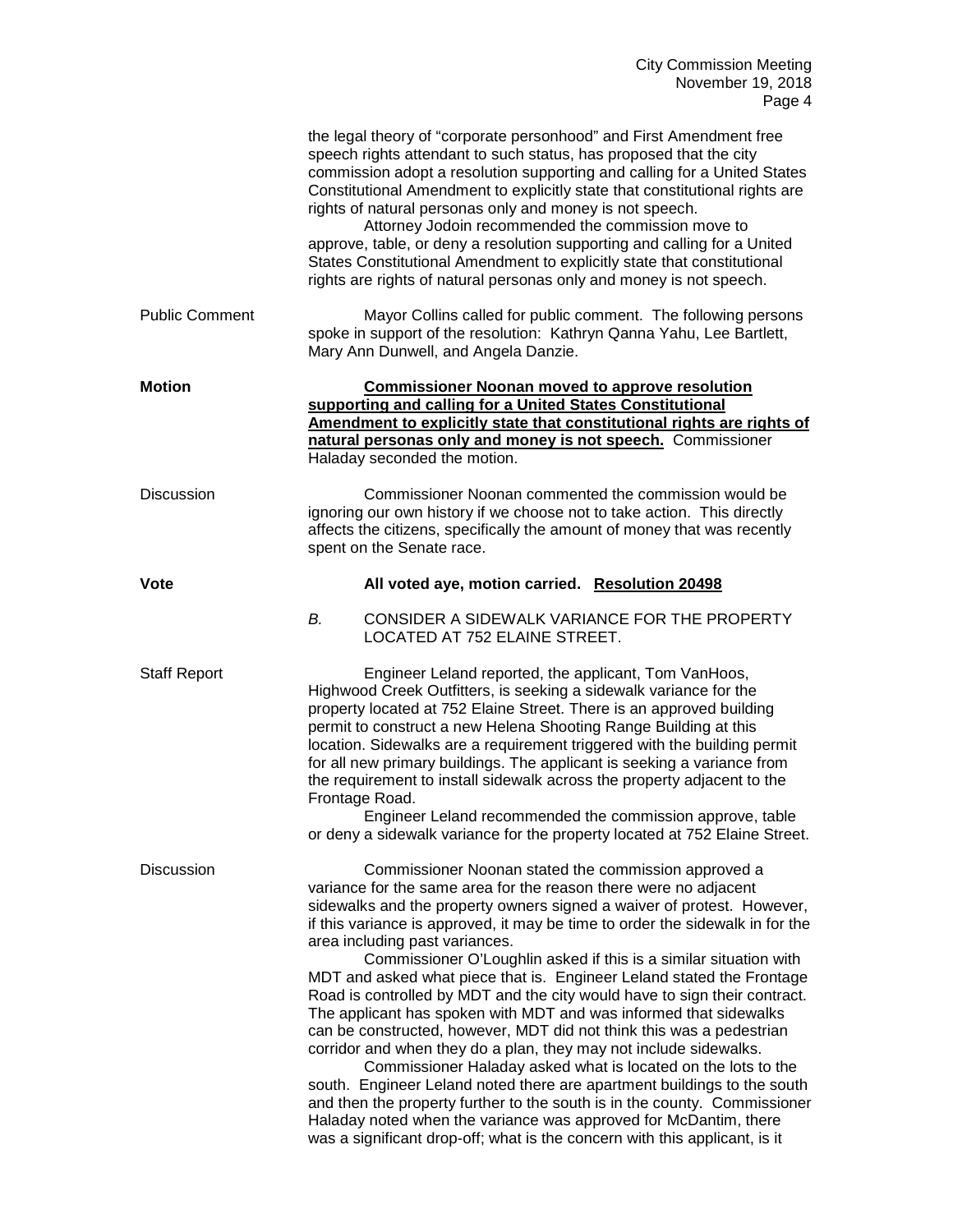|                       | drainage. Engineer Leland stated the property owner has indicated<br>stormwater can be controlled without the sidewalk; if a sidewalk is<br>installed, stormwater would have to be looked at. Commissioner<br>Haladay asked what is located on the adjacent properties to the east and<br>west. Engineer Leland stated the lot to the west is McDantim and to the<br>east there is a single family resident, two businesses and the bowling<br>alley.                                                                                                                                                                                      |
|-----------------------|--------------------------------------------------------------------------------------------------------------------------------------------------------------------------------------------------------------------------------------------------------------------------------------------------------------------------------------------------------------------------------------------------------------------------------------------------------------------------------------------------------------------------------------------------------------------------------------------------------------------------------------------|
| <b>Public Comment</b> | Mayor Collins called for public comment. Scott Cromwell, 1470<br>N. Roberts, addressed the commission and stated MDT does have a<br>project that involves this corridor that is projected to be brought forward<br>in 2021. Mr. Cromwell stated the applicant is requesting to hold off on<br>the sidewalks until the MDT project is complete.                                                                                                                                                                                                                                                                                             |
| <b>Discussion</b>     | Commissioner O'Loughlin asked if MDT has been in<br>communication regarding their project scheduled for 2021. Engineer<br>Leland noted he has not had communication with MDT, he does not<br>have any information.<br>Commissioner Haladay asked with MDT projects like this do they<br>bear the costs or does the landowners for the installation of sidewalks.<br>Engineer Leland stated he would push for sidewalks to be part of the<br>project and have MDT pay for it. There are on-going negotiations on<br>MDT projects; sometimes the city has contributed toward sidewalks<br>being installed.                                   |
| <b>Motion</b>         | Commissioner Noonan moved to table, to the call of the City<br>Manager, a variance to waive the requirement to install sidewalk<br>adjacent to the Frontage Road along the north side of the property<br>located at 752 Elaine Street with the condition that the applicant<br>signs a waiver of right to protest a SID for the construction of the<br>adjacent streets. Commissioner O'Loughlin seconded the motion.                                                                                                                                                                                                                      |
| <b>Discussion</b>     | Commissioner Noonan stated he would like additional<br>information on the proposed MDT project; however, it seems to be vague<br>at this time.<br>Commissioner O'Loughlin stated she too would like additional<br>information; she would lean toward denying the variance.<br>Commissioner Haladay asked that the applicant provide the<br>additional information to the commission and not city staff. It is up to the<br>applicant to provide justification.                                                                                                                                                                             |
| <b>Vote</b>           | All voted aye, motion carried.                                                                                                                                                                                                                                                                                                                                                                                                                                                                                                                                                                                                             |
|                       | C.<br>CONSIDER FINAL PASSAGE OF ORDINANCE NO. 3247<br>PROHIBITING SELF-SERVICE DISPLAYS OF TOBACCO<br>PRODUCTS.                                                                                                                                                                                                                                                                                                                                                                                                                                                                                                                            |
| <b>Staff Report</b>   | Attorney Jodoin reported the proposed ordinance would preclude<br>the distribution of tobacco products by means of "self-service" and<br>require payment prior to possession by a purchaser. The commission<br>previously conducted a public hearing on the proposed ordinance on<br>October 29, 2018. The ordinance was tabled with consensus instruction<br>to staff to draft language for the commission to consider that would<br>potentially exempt age restricted stores from the ordinance's regulation.<br>The requested amendment to section 4-14-3 is shown on the<br>attached draft ordinance document entitled "AMENDMENT #2." |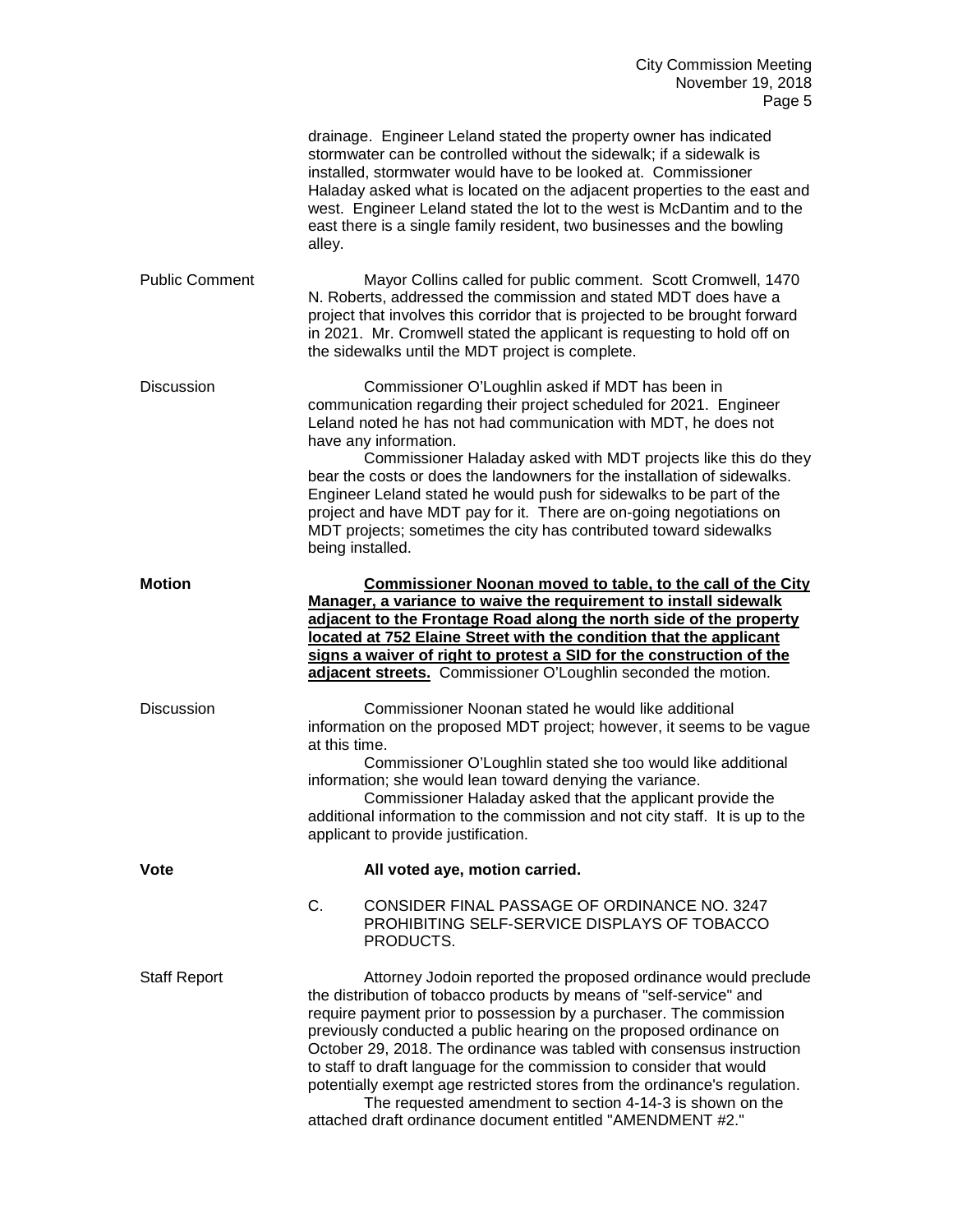|                       | This ordinance will provide an additional, local regulation of self-<br>service displays of tobacco products which should not present<br>substantively additional requirements of tobacco retailers than what is<br>already required under federal and state law.<br>Attorney Jodoin recommended approval for final passage of<br>Ordinance 3247 prohibiting self-service displays of tobacco projects.                                                                                                                                                                                                                                                                                                                                                                                                                                                                                                                                                                                                                                                                                                                                                                                                                                                                                                                                                                                                                                                                                                                                                                                         |
|-----------------------|-------------------------------------------------------------------------------------------------------------------------------------------------------------------------------------------------------------------------------------------------------------------------------------------------------------------------------------------------------------------------------------------------------------------------------------------------------------------------------------------------------------------------------------------------------------------------------------------------------------------------------------------------------------------------------------------------------------------------------------------------------------------------------------------------------------------------------------------------------------------------------------------------------------------------------------------------------------------------------------------------------------------------------------------------------------------------------------------------------------------------------------------------------------------------------------------------------------------------------------------------------------------------------------------------------------------------------------------------------------------------------------------------------------------------------------------------------------------------------------------------------------------------------------------------------------------------------------------------|
| <b>Public Comment</b> | Mayor Collins called for public comment. The following persons<br>appeared before the commission in support of Ordinance 3247: Jodie<br>Medley, Reg Hageman, Oliver Grodsky, Lois Fitzpatrick, and Mary Ann<br>Dunwell,                                                                                                                                                                                                                                                                                                                                                                                                                                                                                                                                                                                                                                                                                                                                                                                                                                                                                                                                                                                                                                                                                                                                                                                                                                                                                                                                                                         |
| <b>Motion</b>         | <b>Commissioner Haladay moved to approve final passage of</b><br>Ordinance No. 3247 prohibiting self-service displays of tobacco<br>products as amended in the underlined language in the ordinance.<br>Commissioner O'Loughlin seconded the motion.                                                                                                                                                                                                                                                                                                                                                                                                                                                                                                                                                                                                                                                                                                                                                                                                                                                                                                                                                                                                                                                                                                                                                                                                                                                                                                                                            |
|                       | Commissioner Noonan noted a convenience store owner had<br>made the comment that a ban on flavored tobacco will happen and he<br>believes that is fast approaching. Commissioner Noonan stated he<br>believes a larger entity than the city will provide the ban or the<br>commission should revisit this issue.<br>Commissioner Haladay echoed Commissioner Noonan's<br>comments. If the FDA regulations are implemented, the effects will be<br>on the business owners.                                                                                                                                                                                                                                                                                                                                                                                                                                                                                                                                                                                                                                                                                                                                                                                                                                                                                                                                                                                                                                                                                                                       |
| Vote                  | All voted aye, motion carried. Ordinance 3247                                                                                                                                                                                                                                                                                                                                                                                                                                                                                                                                                                                                                                                                                                                                                                                                                                                                                                                                                                                                                                                                                                                                                                                                                                                                                                                                                                                                                                                                                                                                                   |
|                       | CONSIDER A RESOLUTION OF INTENTION TO DECLARE<br>D.<br>THE BILL ROBERTS MUNICIPAL GOLF COURSE<br>CLUBHOUSE OWNED BY THE CITY OF HELENA AS<br>SURPLUS REAL PROPERTY AND AUTHORIZE SALE TO THE<br>HIGHEST BIDDER, OR, IF NO BIDS ARE RECEIVED, TO<br>DEMOLISH THE STRUCTURE.                                                                                                                                                                                                                                                                                                                                                                                                                                                                                                                                                                                                                                                                                                                                                                                                                                                                                                                                                                                                                                                                                                                                                                                                                                                                                                                      |
| <b>Staff Report</b>   | Attorney Jodoin reported the city owns a structure known as the<br>Bill Roberts Municipal Golf Course Clubhouse. The structure used to<br>belong to the school district but was moved to the City's golf course in<br>1984 for use as a clubhouse. The structure is of masonry/wood<br>construction, two stories high, and has an area of approximately 4,310<br>square feet. The roof of the structure is of wood construction with asphalt<br>shingles. There is minimal insulation in the walls and the attic, resulting<br>in low R-values. Currently the building sits on a masonry foundation<br>crawl space. The City's building department indicated that the structure<br>is solid and would sustain another move to a new location.<br>With the completion of construction on and opening of the new<br>combined clubhouse, pro shop, and bar and grill, the former clubhouse<br>structure is no longer needed for use by the golf course. A memo was<br>circulated to all city departments asking if any of the departments have<br>use for the structure. Responses indicated that no other city department<br>or board have a need for the structure.<br>The city's building division estimates that it would cost between<br>\$25,000 and \$40,000 to demolish the structure.<br>Section 1-4-17 of the Helena City Code sets forth the process for<br>sale, disposal, or lease of real property owned by the City. Even though<br>the structure does not have a parcel of land associated with it, it is<br>nevertheless considered real property. See Mont. Code Ann. §70-1-106. |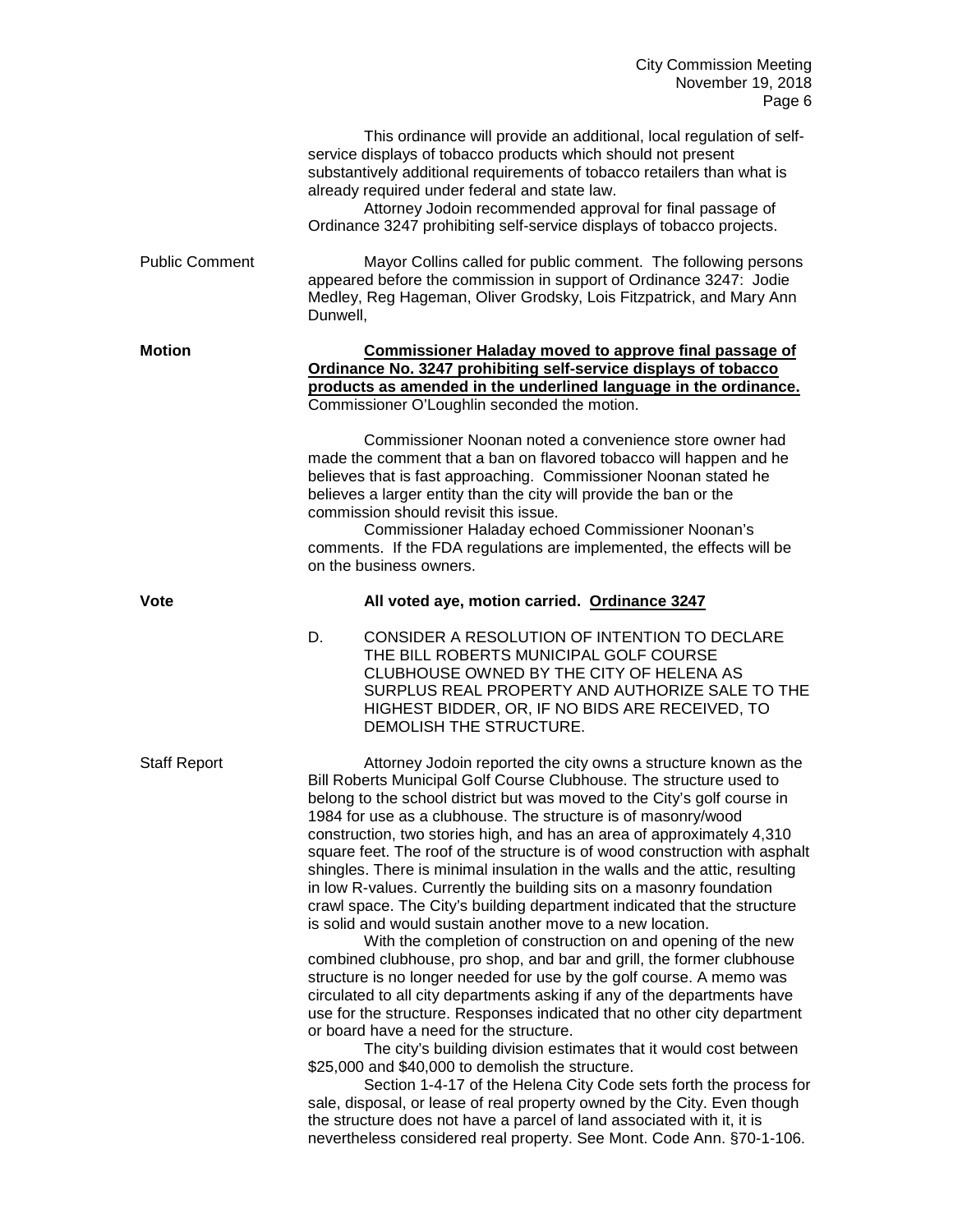|                       | It is the opinion of city staff that the structure would not sell for more than<br>\$500,000. As such the provisions of §1-4-17(A)(3) of the Helena City<br>Code requiring two appraisals of the property prior to providing the<br>required public notice are not applicable.<br>The GIS office has confirmed that the City is the only property<br>owner located within three hundred feet of the structure for purposes of<br>mail notice required by $§1-4-17(A)(2)$ .<br>Given the estimated cost to demolish the structure, staff<br>recommends that the structure be declared surplus real property and be<br>advertised for sale to the highest bidder. In the event no bids are<br>received, staff recommends that the structure be demolished.<br>If the City can find a buyer for the structure, the City would not incur the<br>demolition costs, and may additionally attain some income.<br>Interim Parks & Recreation Director Marr gave the background<br>on the use of the old clubhouse. The structure would need substantial<br>improvements, including ADA requirements.<br>Attorney Jodoin recommended approval of the resolution of<br>intention to declare the Bill Roberts Municipal Golf Course Clubhouse<br>owned by the city of Helena surplus real property and authorize sale to<br>the highest bidder, of, if no bids are received, to demolish the structure,<br>and to set a public hearing date of December 3, 2018. |
|-----------------------|-------------------------------------------------------------------------------------------------------------------------------------------------------------------------------------------------------------------------------------------------------------------------------------------------------------------------------------------------------------------------------------------------------------------------------------------------------------------------------------------------------------------------------------------------------------------------------------------------------------------------------------------------------------------------------------------------------------------------------------------------------------------------------------------------------------------------------------------------------------------------------------------------------------------------------------------------------------------------------------------------------------------------------------------------------------------------------------------------------------------------------------------------------------------------------------------------------------------------------------------------------------------------------------------------------------------------------------------------------------------------------------------------------------------------------------------------------|
| <b>Public Comment</b> | Mayor Collins called for public comment, none was received.                                                                                                                                                                                                                                                                                                                                                                                                                                                                                                                                                                                                                                                                                                                                                                                                                                                                                                                                                                                                                                                                                                                                                                                                                                                                                                                                                                                           |
| <b>Discussion</b>     | Commissioner Noonan commented the new clubhouse is a true<br>asset to Helena.<br>Mayor Collins asked if there is an estimated costs to move the<br>clubhouse. Attorney Jodoin stated he does not have an estimate to move<br>the clubhouse.                                                                                                                                                                                                                                                                                                                                                                                                                                                                                                                                                                                                                                                                                                                                                                                                                                                                                                                                                                                                                                                                                                                                                                                                           |
| <b>Motion</b>         | <b>Commissioner O'Loughlin moved to approve the resolution</b><br>of intention to declare the Bill Roberts Municipal Golf Course<br>Clubhouse owned by the City of Helena surplus real property and<br>authorize sale to the highest bidder, or, if no bids are received, to<br>demolish the structure, and to set a public hearing date of<br>December 3, 2018. Commissioner Noonan seconded the motion. All<br>voted aye, motion carried. Resolution 20499<br>E. CONSIDER A RESOLUTION ESTABLISHING A POLICY<br>REQUIRING ALL DEPARTMENT DIRECTOR-LEVEL<br>EMPLOYEES TO BE RESIDENTS OF THE CITY OF HELENA<br>WHILE EMPLOYED BY THE CITY OF HELENA.                                                                                                                                                                                                                                                                                                                                                                                                                                                                                                                                                                                                                                                                                                                                                                                                 |
| <b>Staff Report</b>   | Deputy City Attorney O'Connor reported as a local government<br>operating under a self-government charter, the City of Helena may<br>exercise any power not prohibited by the Montana Constitution, state<br>law, or the charter itself. As such, there is no legal prohibition on the<br>city's enactment of a resolution setting out residency requirements for its<br>employees. Courts around the country have generally upheld such<br>requirements.<br>At present, police officers are required to "reside continuously<br>. in the county where the appointment is made for a period of at least 6<br>months prior to the date of appointment," but there is no requirement that<br>they live within the city limits of the city in which they serve. See Mont.<br>Code Ann. § 7-32-301. Members of the City Commission and the Mayor<br>are required to live within the city limits to be eligible to serve on the City                                                                                                                                                                                                                                                                                                                                                                                                                                                                                                                       |

Commission and must resign their position if they ever stop being city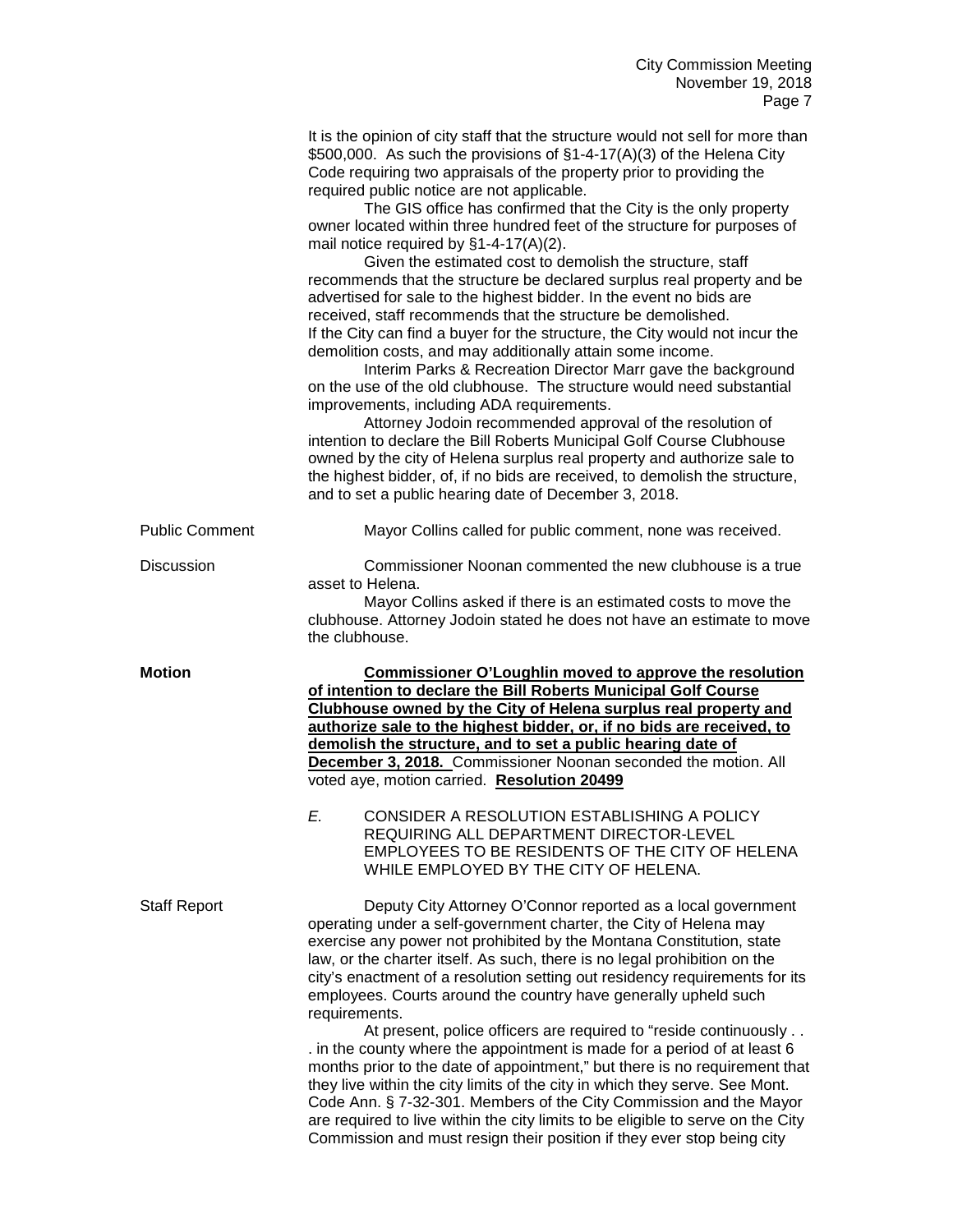residents. The members of the city's various advisory boards, commissions, and special committees are likewise required to be "adult citizens of the city" unless the City Commission provides otherwise in the establishing resolution of the relevant board, commission, or special committee. See HCC § 2-6-1. However, no such requirements exist for any other city employees. Traditionally, the City Manager has been required to live within the city limits, but that requirement has been contractual.

Of the other major cities in Montana, only Missoula currently requires its "department heads and supervisory managers" to reside within its city limits. Butte- Silver Bow and Kalispell both require employees to reside within their respective counties. Kalispell also has a preference for applicants who reside within the city limits. Billings and Great Falls do not have residency requirements for their employees. Bozeman does not have a residency requirement, but does provide a housing stipend as an incentive for its director-level employees to live within city limits.

The City Commission would like to establish a requirement that director-level employees be required to maintain continuous residence within the city limits while employed in a director-level position. The proposed resolution includes a one (1) year grace period in which a successful applicant must move into the city limits. The resolution also provides a waiver for highly qualified applicants who reside within the Lewis and Clark County at the time of their application and for city employees who are being considered for promotion to a director-level position. All current employees employed in director-level positions will be exempt from the requirements of this resolution.

The argument for making residency a requirement of directorlevel positions is that it makes directors more in tune with the community they serve. It also assists with the perception of fairness, since the directors would then be subject to all the same regulations, charges, and fees as the people whom they serve. Finally, it assures that the highest paid city employees contribute to the economic development of the city by spending their wages primarily within the city limits.

Requiring that director-level employees be residents of the city of Helena may limit the applicant pool for these positions and potentially screen out highly-qualified candidates. The City Commission may have to consider increasing pay or providing some sort of incentive to encourage desirable candidates to change their domicile and relocate into the city.

Deputy City Attorney O'Connor recommended approval of the resolution establishing a policy requiring all department director-level employees to be residents of the City of Helena while employed by the City of Helena.

| <b>Public Comment</b> | Mayor Collins called for public comment, none was received.                                                                                                                                                                                                                                                                                                                 |
|-----------------------|-----------------------------------------------------------------------------------------------------------------------------------------------------------------------------------------------------------------------------------------------------------------------------------------------------------------------------------------------------------------------------|
| <b>Discussion</b>     | Commissioner Haladay noted the commission has had an<br>extensive discussion regarding this resolution at an administrative<br>meeting and he believes this is a good policy for the city.<br>Commissioner O'Loughlin thanked staff for preparing the<br>resolution and recommendation. There are good solid policy decisions<br>on why this resolution should be in place. |
| <b>Motion</b>         | <b>Commissioner Haladay moved to approve a resolution</b><br>establishing a policy requiring all department director-level<br>employees to be residents of the City of Helena while employed by                                                                                                                                                                             |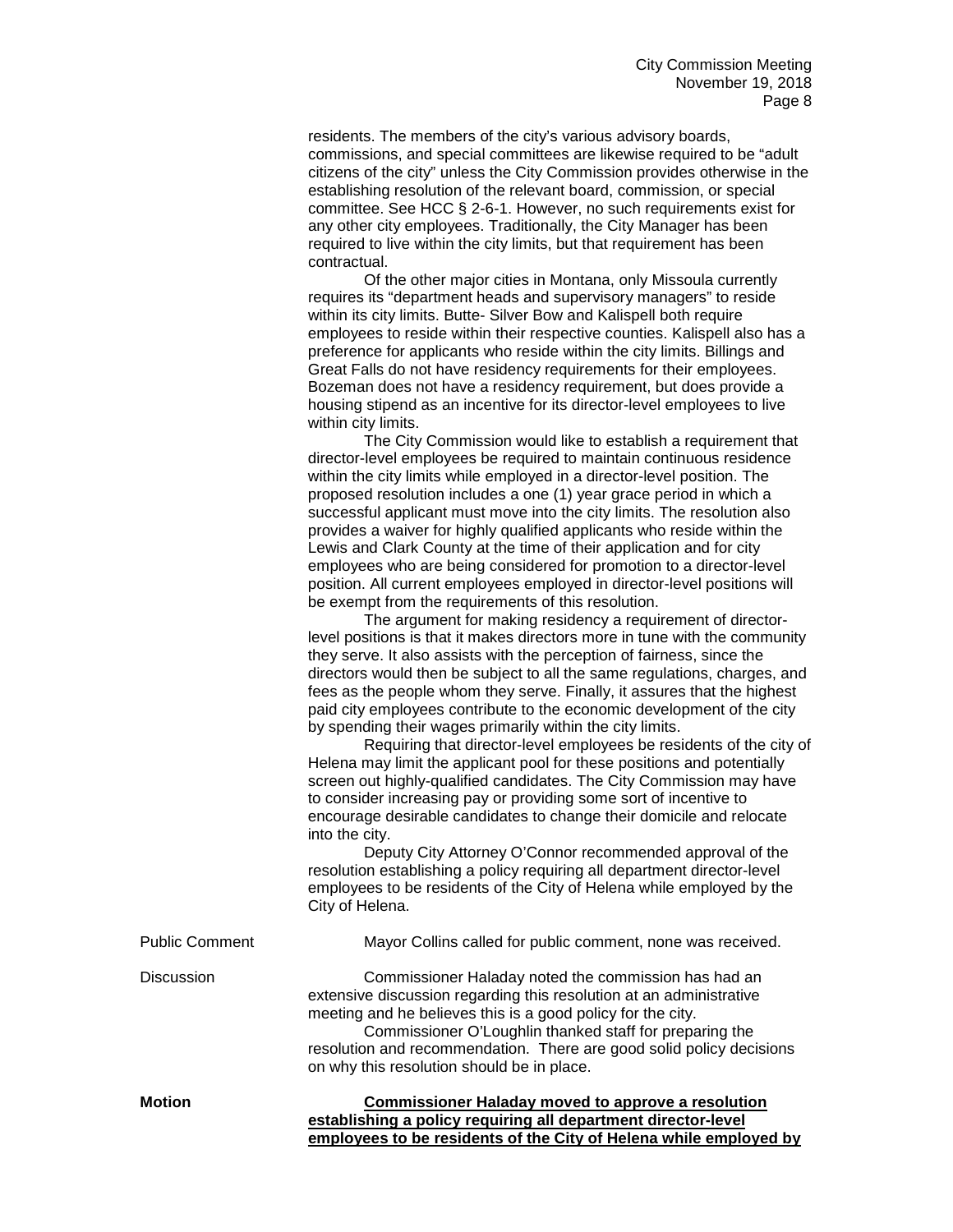**the City of Helena.** Commissioner Noonan seconded the motion. All voted aye, motion carried. **Resolution 20500**

F. CONSIDER ACCEPTING A LAND DONATION TO THE CITY OF HELENA OF APPROXIMATELY 6.1 ACRES DESCRIBED AS THE EAST PORTION OF LOT 3 OF THE GREEN MEADOW SUBDIVISION GENERALLY LOCATED EAST OF BENTON AVENUE AND NORTHEAST OF ANDESITE AVENUE.

Staff Report Planner Morell-Gengler reported in 2015, the Green Meadow Subdivision developer submitted applications to the City of Helena for annexation, R-3 (Residential) District prezoning, and a 3-lot minor subdivision. The Helena City Commission approved the R-3 zoning on October 5, 2015, and on October 19, 2015, reviewed and conditionally approved the preliminary plat of the Green Meadow Minor Subdivision creating three lots and street right-of-way (ROW) from approximately 20 acres. The City Commission annexed the subject property into the city on October 17, 2016.

> The original preliminary plat included approximately 6.1 acres of open space that would be donated to the City which significantly exceeded the .0977 acres parkland requirement for the minor subdivision. The subdivider revised the preliminary plat in 2017 eliminating the transfer of parkland to the City and instead met the parkland requirement by providing in perpetuity a 200-foot wide stream setback, including a 75-foot vegetative buffer, provided on both sides of Crystal Springs Creek and associated wetlands. This setback area is over 1.7 acres which exceeded the required .0977 acres parkland requirement. This stream setback met the requirements of §76-3- 621(6)(b) MCA which states the local governing body shall waive the park dedication requirement if the preliminary plat provides long-term protection of critical wildlife habitat or natural resources. The Green Meadow final plat was approved July 10, 2017.

> The property owner is now proposing to donate to the City of Helena the original 6.1 acre area which includes the 400-foot wide stream setback (which contains a non-motorized trail, 150-foot wide vegetative buffer, and a storm water pond) and undeveloped land. The property owner has submitted an amended plat/boundary line relocation that would facilitate transferring the property to the City by aggregating the 6.1 acres with the adjacent city 1.9 acre open space lot, Stone Meadows Lot 70, to the south creating an 8-acre city lot. This lot would have access via adjacent Andesite Avenue and Chert Place and an internal non-motorized path; water and wastewater mains are also located in adjacent streets. The plat will combine parkland from the Stone Meadows Subdivision, zoned PLI, with property from the Green Meadow subdivision zoned R-3. If the donation is accepted, it is anticipated the property would be rezoned to one consistent zoning district.

Other than the 400-foot wide stream setback and access easements, the subject property proposed to be donated to the city is unencumbered by subdivision requirements. If, in the future, the property donated to the City were to be surplused, it would have to go through subdivision review to separate it from the encumbered Stone Meadows Subdivision parkland property. It is expected any future subdivision of the subject property would separate existing infrastructure from the area and would require installation of additional water and wastewater mains and street access.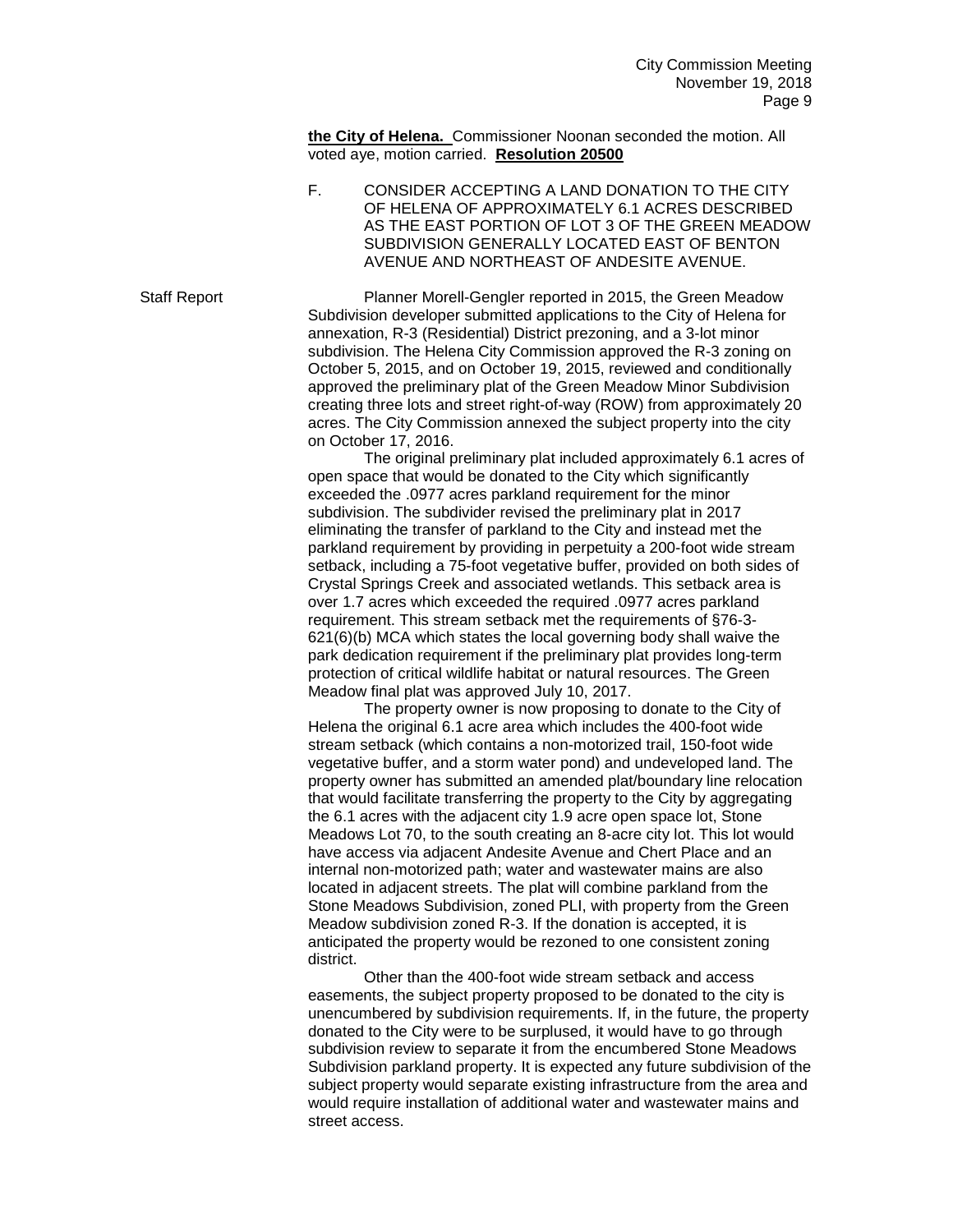Currently, vehicular access from Cat and Grizz Avenues is restricted onto the property proposed to be donated to the City by a chain which, upon numerous staff visits, was not extended and did not provide adequate vehicular constraints. Change of ownership warrants better delineation in this area. Staff recommends the Green Meadow property owner install barriers at the end of Grizz and Cat Avenues, similar to the barriers existing on Andesite Avenue, to restrict vehicular access onto what is proposed to be city property.

Planner Morell-Gengler recommended the city accept/deny a land donation to the City of Helena of approximately 6.1 acres described as the east portion of Lot 3 of the Green Meadow Subdivision generally located east of Benton Avenue and northeast of Andesite Transferring the property to the City provides an opportunity for future recreational opportunities and facilities on relatively flat land.

If the subject donation is accepted, staff recommends the following condition: The property owner, Green Meadow Helena LLC., must install or financially guarantee the installation of more effective vehicular barriers compliant with city standards adjacent to the city property at the end of Grizz and Cat Avenues prior to filing the amended plat and deed for the property transfer.

Public Comment Mayor Collins called for public comment. Greg Wirth, Stahly Engineering, spoke in support of the proposal. He gave the history of the original subdivision review and the parkland donation. At one time there were negotiations between the developer and adjacent property owner to develop the property. However, that did not occur and the owner has decided to fulfill the original land donation. There is a covenant on the property regarding the 200' buffer zone.

Mr. Wirth noted the applicant concurs the recommended condition.

Commissioner O'Loughlin asked if we know the value of the land that is being donated. Mr. Wirth did not know the value. Commissioner O'Loughlin asked if there is other parkland within the subdivision. Mr. Wirth noted there are no other parks within the subdivision; there is a non-motorized path that connects throughout the subdivision.

Mayor Collins asked for clarification on the recommendation to install the barriers. Planner Morell-Gengler explained there is a drop-off to the stormwater detention pond and staff is recommending a more secure barrier than what is currently there.

Commissioner O'Loughlin asked what happens if the city denies the donation. Planner Morell-Gengler stated the property will remain with the property owner and the 200' buffer zone goes with the property. Commissioner O'Loughlin asked if there are maintenance costs associated if the city accepts the donation. Planner Morell-Gengler stated yes and referred the question to Interim Parks & Recreation Director Craig Marr; who concurred there would be maintenance costs, mostly weed control.

Commissioner O'Loughlin asked if the 6.1 acre is unencumbered. Planner Morell-Gengler concurred. Commissioner Haladay asked if the stormwater detention pond is owned by the city or the property owner. Planner Morell-Gengler stated the city has an easement on the property.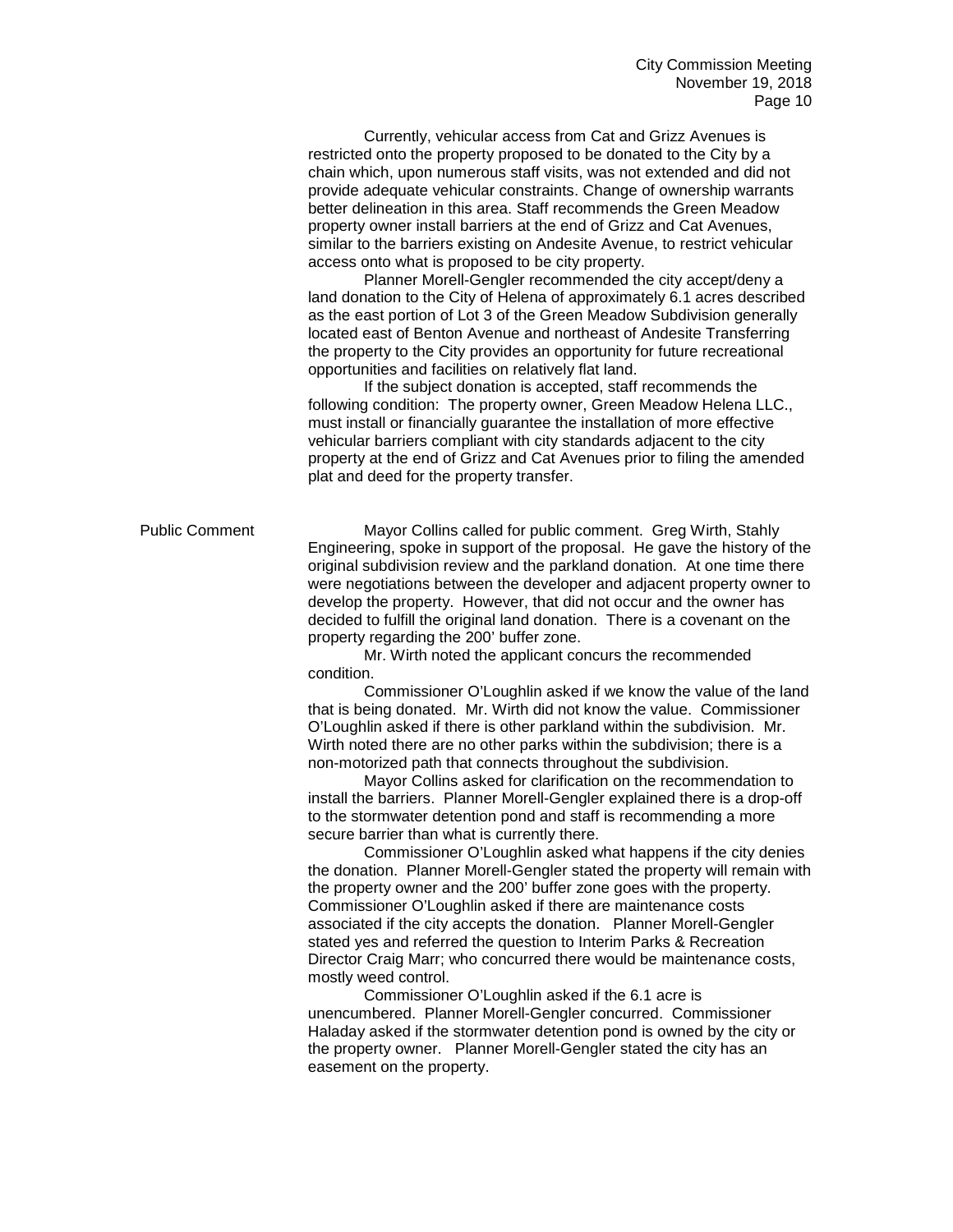| <b>Motion</b>         | <b>Commissioner Noonan moved to accept a land donation to</b><br>the City of Helena of approximately 6.1 acres described as the east<br>portion of Lot 3 of the Green Meadow Subdivision generally located<br>east of Benton Avenue and northeast of Andesite Avenue. Subject<br>to the following condition:<br>The property owner, Green Meadow Helena LLC., must install or<br>financially guarantee the installation of more effective vehicular<br>barriers compliant with city standards adjacent to the city property<br>at the end of Grizz and Cat Avenues prior to filing the amended plat<br>and deed for the property transfer. Commissioner O'Loughlin<br>seconded the motion.<br>Manager Taylor noted if the city accepts the property, it is no<br>longer the taxed.                                                                                                                                                                                                                               |
|-----------------------|------------------------------------------------------------------------------------------------------------------------------------------------------------------------------------------------------------------------------------------------------------------------------------------------------------------------------------------------------------------------------------------------------------------------------------------------------------------------------------------------------------------------------------------------------------------------------------------------------------------------------------------------------------------------------------------------------------------------------------------------------------------------------------------------------------------------------------------------------------------------------------------------------------------------------------------------------------------------------------------------------------------|
| Vote                  | All voted aye, motion carried.                                                                                                                                                                                                                                                                                                                                                                                                                                                                                                                                                                                                                                                                                                                                                                                                                                                                                                                                                                                   |
|                       | G.<br>CONSIDER THE RESOLUTION OF INTENTION TO SET FEES<br>CHARGED FOR DISPOSAL OF GARBAGE AND REFUSE AT<br>THE CITY OF HELENA TRANSFER STATION, REPEAL<br>RESOLUTION NO. 20450.                                                                                                                                                                                                                                                                                                                                                                                                                                                                                                                                                                                                                                                                                                                                                                                                                                  |
| <b>Staff Report</b>   | Assistant Public Works Director Lovshin reported the City and<br>Lewis & Clark County jointly analyze and agree each year on a<br>recommended tipping fee for the operation of the City Transfer Station<br>and the Lewis & Clark County landfill. The City is proposing to leave the<br>Transfer Station tipping fee at \$30.75. The County Landfill is proposing<br>to reduce their tipping fee by \$2.00 to \$26.00. The Public Works<br>Department therefore recommends setting the total tipping fee at \$56.75<br>to account for the County Landfill reduction.<br>Passage of this resolution of intention will allow the commission t<br>to hold a public hearing on proposed rates to be used by the Transfer<br>Station enterprise.<br>Assistant Director Lovshin recommended approval of a<br>resolution of intention to set fees charged for disposal of garbage and<br>refuse at the city of Helena Transfer Station, repeal Resolution 20450<br>and set a public hearing date of December 17, 2018. |
| <b>Public Comment</b> | Mayor Collins called for public comment, none was received.                                                                                                                                                                                                                                                                                                                                                                                                                                                                                                                                                                                                                                                                                                                                                                                                                                                                                                                                                      |
| <b>Discussion</b>     | Commissioner O'Loughlin asked why the county is considering a<br>reduction in their fee. Assistant Director Lovshin explained the county<br>signed an inter-local agreement with Broadwater County, which will<br>result in the reduction if fees due to volume.                                                                                                                                                                                                                                                                                                                                                                                                                                                                                                                                                                                                                                                                                                                                                 |
| <b>Motion</b>         | <b>Commissioner Haladay moved approval of a resolution of</b><br>intention to set fees charged for disposal of garbage and refuse at<br>the City of Helena Transfer Station, repeal Resolution No. 20450,<br>and set a public hearing date of December 17, 2018. Commissioner<br>O'Loughlin seconded the motion. All voted aye, motion carried.<br><b>Resolution 20501</b>                                                                                                                                                                                                                                                                                                                                                                                                                                                                                                                                                                                                                                       |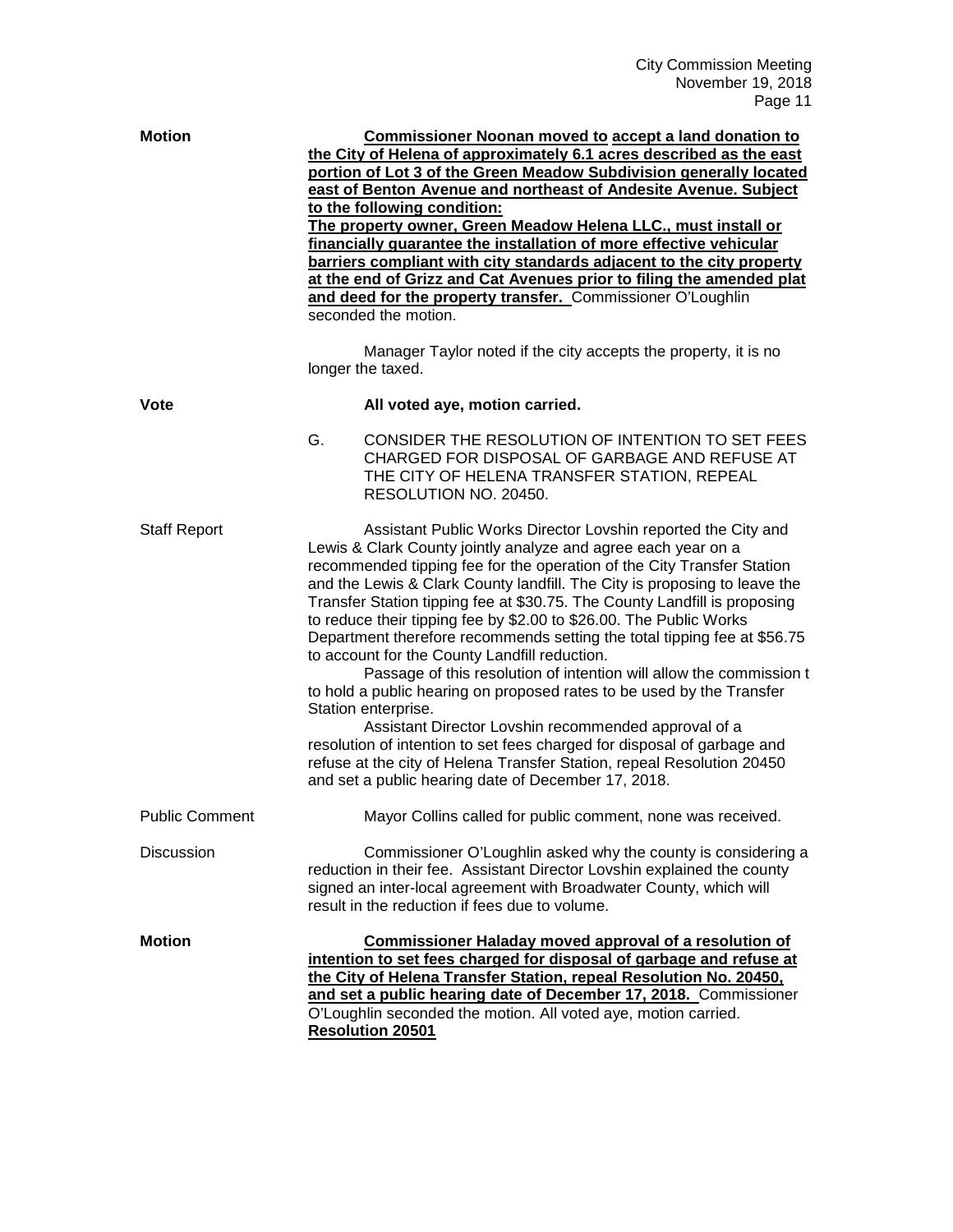City Commission Meeting November 19, 2018 Page 12

## *Public Hearings* A. CONSIDER THE GRANTING OF A DEMOLITION PERMIT FOR A GARAGE AT 1003 9<sup>TH</sup> AVENUE.

Staff Report Community Development Director Haugen reported the owners of the property located at 1003 9<sup>th</sup> Avenue, Kenneth Phillips and Roxann Lincoln, have applied for a building permit to demolish an existing 500 sf garage structure, install a new foundation, and rebuild the structure using salvageable materials as well as meeting current codes with regards to materials and systems. Because the property has been determined to be a contributing property in a historic district, the owners must comply with the requirements of Title 3, Chapter 15 of Helena City Code. On October 17, 2018, the Helena/Lewis & Clark County Heritage Preservation Tourism Council (HTC) held a public hearing and recommended approval of the demolition of the building. The advantage of the demolition is that a structure that is substandard and beyond repair will be replaced by a structure meeting current building codes and standards. Director Haugen recommended approval of the demolition permit for the structure at 1003  $9<sup>th</sup>$  Avenue, Helena, Montana. Public Testimony Mayor Collins declared the public portion of the hearing opened and called for anyone wanting to address the commission. Kenneth Phillips, applicant, spoke in support of the demolition permit. There being no persons wanting to address the commission, Mayor Collins closed the public portion of the hearing. **Motion Commissioner Noonan moved approval of the demolition permit for the structure at 1003 9th Avenue, Helena, Montana.** Commissioner Haladay seconded the motion. All voted aye, motion carried. B. CONSIDER A RESOLUTION TO ESTABLISH FEES TO BE CHARGED FOR THE BILL ROBERTS GOLF COURSE (BRCG), 2019 SEASON. Staff Report **Interim Parks & Recreation Director Marr reported based on a** review of the 2018 revenue reports, golf round data, and the recommendations from the National Golf Foundation feasibility study, city staff and the Golf Advisory Board are recommending limited changes to the fee structure for the 2019 golf season. The city commission approved a resolution of intention on November 5, 2018. Staff recommended increasing the hourly rate for simulator rental from \$30 to \$32 per hour. And, recommended limiting the restricted season passes to Monday-Thursday, adding Friday as a restricted day as with Saturdays and Sundays. At the October Golf Advisory Board meeting, the board recommended eliminating all restricted passes. Interim Director Marr recommended approval of the resolution to establish fees to be charged for the Bill Roberts Golf Course for the 2019 season. Public Testimony Mayor Collins declared the public portion of the hearing opened and called for anyone wanting to address the commission. There being no persons wanting to address the commission, Mayor Collins closed the public portion of the hearing.